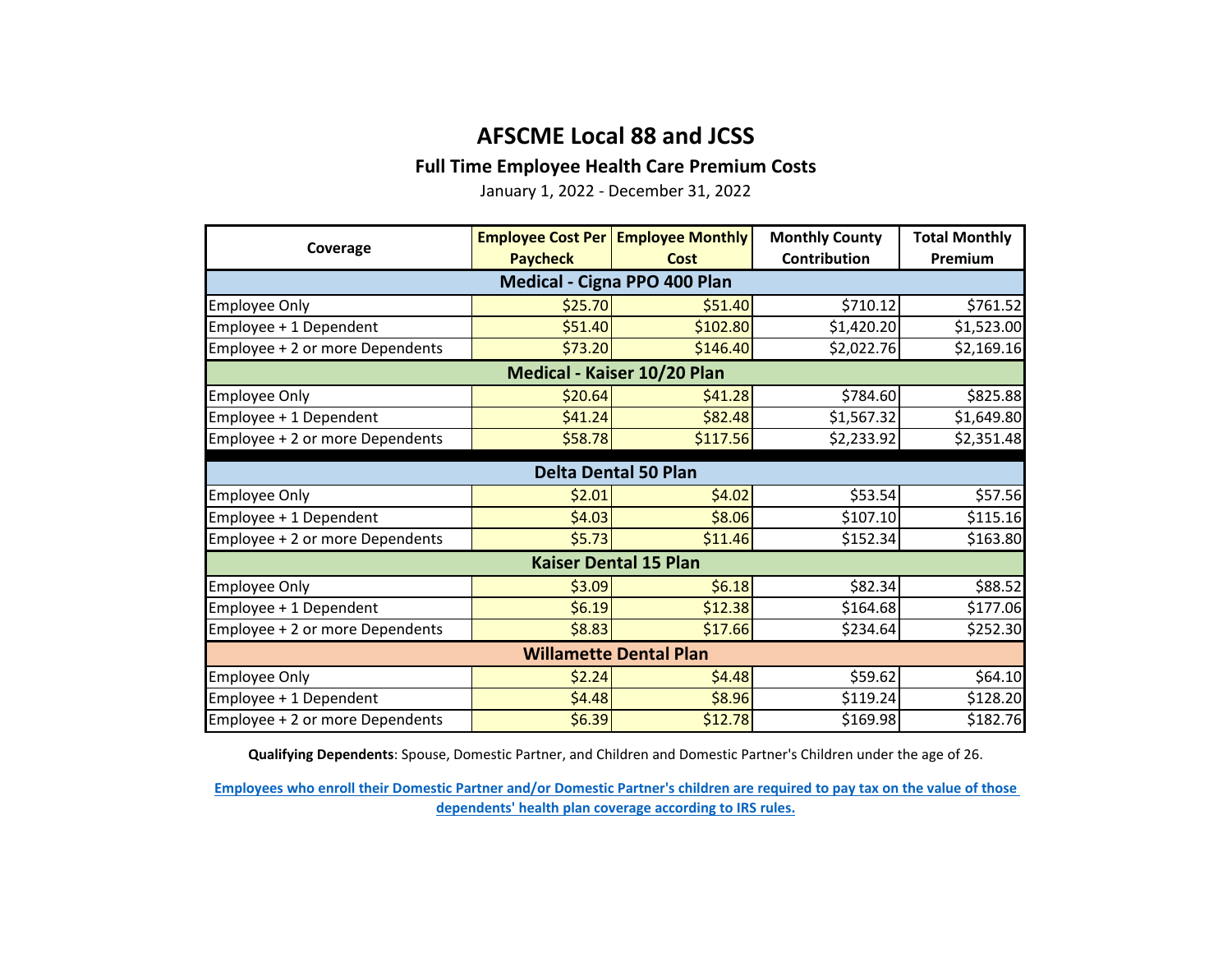## **AFSCME Local 88 and JCSS**

#### **Three-Quarter Time/0.75 FTE Employee Health Care Premium Costs**

January 1, 2022 - December 31, 2022

| Coverage                                  |                 | <b>Employee Cost Per Employee Monthly</b> | <b>Monthly County</b> | <b>Total Monthly</b> |  |  |  |  |
|-------------------------------------------|-----------------|-------------------------------------------|-----------------------|----------------------|--|--|--|--|
|                                           | <b>Paycheck</b> | <b>Cost</b>                               | Contribution          | Premium              |  |  |  |  |
| Medical - Cigna PPO 400 Plan              |                 |                                           |                       |                      |  |  |  |  |
| <b>Employee Only</b>                      | \$95.19         | \$190.38                                  | \$571.14              | \$761.52             |  |  |  |  |
| Employee + 1 Dependent                    | \$190.37        | \$380.74                                  | \$1,142.26            | \$1,523.00           |  |  |  |  |
| Employee + 2 or more Dependents           | \$271.14        | \$542.28                                  | \$1,626.88            | \$2,169.16           |  |  |  |  |
| <b>Medical - Cigna Major Medical Plan</b> |                 |                                           |                       |                      |  |  |  |  |
| <b>Employee Only</b>                      | \$0.00          | \$0.00                                    | \$367.48              | \$367.48             |  |  |  |  |
| Employee + 1 Dependent                    | \$0.00          | \$0.00                                    | \$734.92              | \$734.92             |  |  |  |  |
| Employee + 2 or more Dependents           | \$0.00          | \$0.00                                    | \$1,047.28            | \$1,047.28           |  |  |  |  |
| Medical - Kaiser 10/20 Plan               |                 |                                           |                       |                      |  |  |  |  |
| <b>Employee Only</b>                      | \$103.23        | \$206.46                                  | \$619.42              | \$825.88             |  |  |  |  |
| Employee + 1 Dependent                    | \$206.22        | \$412.44                                  | \$1,237.36            | \$1,649.80           |  |  |  |  |
| Employee + 2 or more Dependents           | \$293.93        | \$587.86                                  | \$1,763.62            | \$2,351.48           |  |  |  |  |
| <b>Medical - Kaiser Maintenance Plan</b>  |                 |                                           |                       |                      |  |  |  |  |
| <b>Employee Only</b>                      | \$32.59         | \$65.18                                   | \$586.74              | \$651.92             |  |  |  |  |
| Employee + 1 Dependent                    | \$65.19         | \$130.38                                  | \$1,173.38            | \$1,303.76           |  |  |  |  |
| Employee + 2 or more Dependents           | \$92.90         | \$185.80                                  | \$1,672.12            | \$1,857.92           |  |  |  |  |
| <b>Delta Dental 50 Plan</b>               |                 |                                           |                       |                      |  |  |  |  |
| <b>Employee Only</b>                      | \$7.19          | \$14.38                                   | \$43.18               | \$57.56              |  |  |  |  |
| Employee + 1 Dependent                    | \$14.40         | \$28.80                                   | \$86.36               | \$115.16             |  |  |  |  |
| Employee + 2 or more Dependents           | \$20.48         | \$40.96                                   | \$122.84              | \$163.80             |  |  |  |  |
| <b>Kaiser Dental 15 Plan</b>              |                 |                                           |                       |                      |  |  |  |  |
| <b>Employee Only</b>                      | \$11.06         | \$22.12                                   | \$66.40               | \$88.52              |  |  |  |  |
| Employee + 1 Dependent                    | \$22.13         | \$44.26                                   | \$132.80              | \$177.06             |  |  |  |  |
| Employee + 2 or more Dependents           | \$31.53         | \$63.06                                   | \$189.24              | \$252.30             |  |  |  |  |
| <b>Willamette Dental Plan</b>             |                 |                                           |                       |                      |  |  |  |  |
| <b>Employee Only</b>                      | \$8.01          | \$16.02                                   | \$48.08               | \$64.10              |  |  |  |  |
| Employee + 1 Dependent                    | \$16.02         | \$32.04                                   | \$96.16               | \$128.20             |  |  |  |  |
| Employee + 2 or more Dependents           | \$22.84         | \$45.68                                   | \$137.08              | \$182.76             |  |  |  |  |

**Qualifying Dependents**: Spouse, Domestic Partner, and Children and Domestic Partner's Children under the age of 26.

**[Employees who enroll their Domestic Partner and/or Domestic Partner's children are r](https://multco.us/benefits/non-irs-eligible-dependents-domestic-partners-and-their-children)equired to pay tax on the value of those [dependents' health plan coverage according to IRS](https://multco.us/benefits/non-irs-eligible-dependents-domestic-partners-and-their-children) rules.**